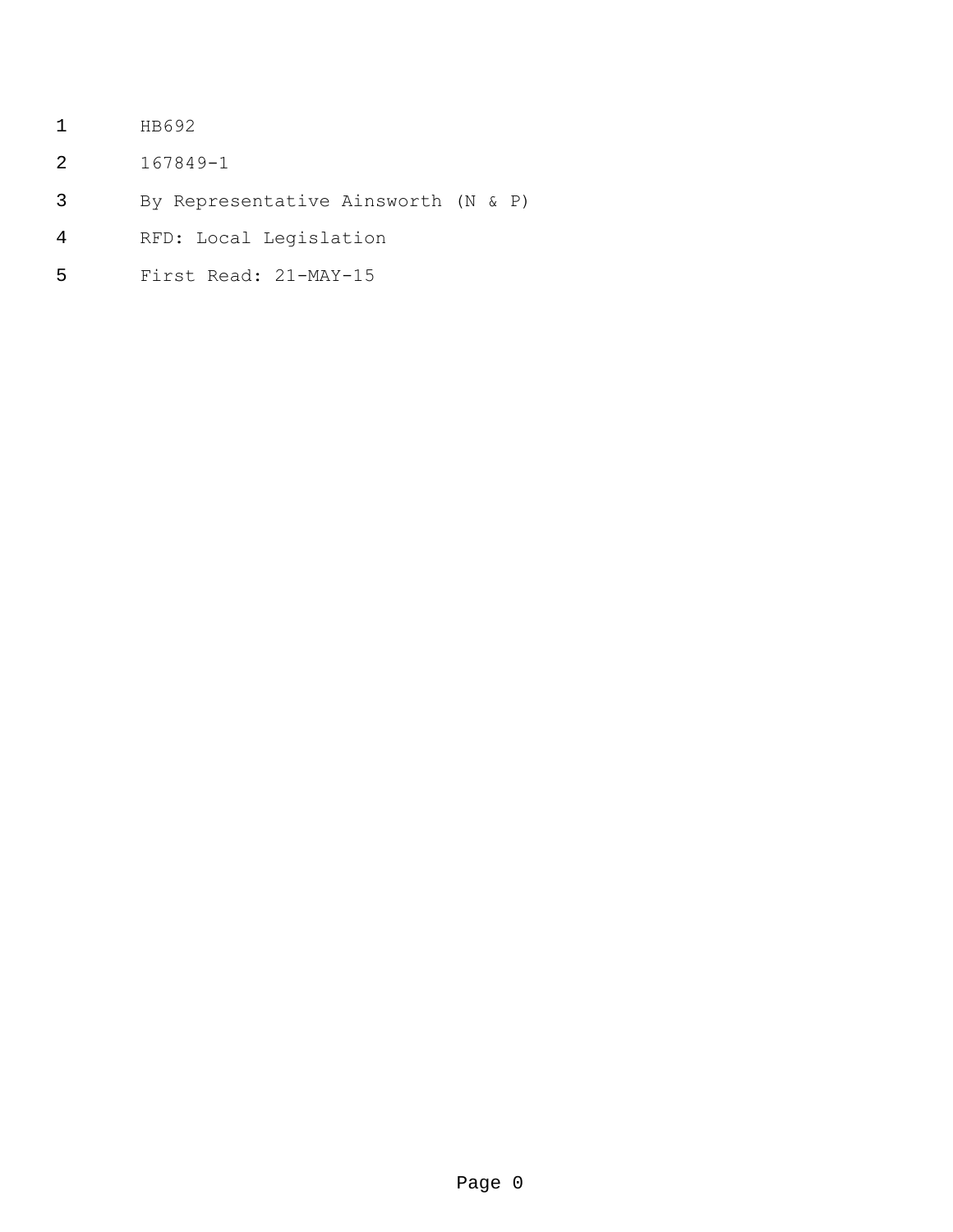| $\mathbf{1}$ | 167849-1:n:04/20/2015:LLR/th LRS2015-1610                      |
|--------------|----------------------------------------------------------------|
| 2            |                                                                |
| 3            |                                                                |
| 4            |                                                                |
| 5            |                                                                |
| 6            |                                                                |
| 7            |                                                                |
| 8            |                                                                |
| 9            | A BILL                                                         |
| 10           | TO BE ENTITLED                                                 |
| 11           | AN ACT                                                         |
| 12           |                                                                |
| 13           | Relating to Marshall County; to allow each city                |
| 14           | council of each municipality in Marshall County where the sale |
| 15           | of alcoholic beverages is legal, by ordinance, except for      |
| 16           | Sunday sales, may regulate the sale all alcohol beverages in   |
| 17           | the municipality including, but not limited to, draft beer and |
| 18           | keq beer; to provide that the question of Sunday sales in the  |
| 19           | municipality shall be submitted to the electors in separate    |
| 20           | elections within the municipality to determine whether         |
| 21           | alcoholic beverages may be sold or distributed on Sunday by    |
| 22           | properly licensed retail licensees serving the general public. |
| 23           | BE IT ENACTED BY THE LEGISLATURE OF ALABAMA:                   |
| 24           | Section 1. The city council of each municipality in            |
| 25           | Marshall County, where the sale of alcoholic beverages is      |
| 26           | legal, except for Sunday sales of alcoholic beverages, by      |
|              |                                                                |

Page 1

ordinance, may regulate the sale of all alcoholic beverages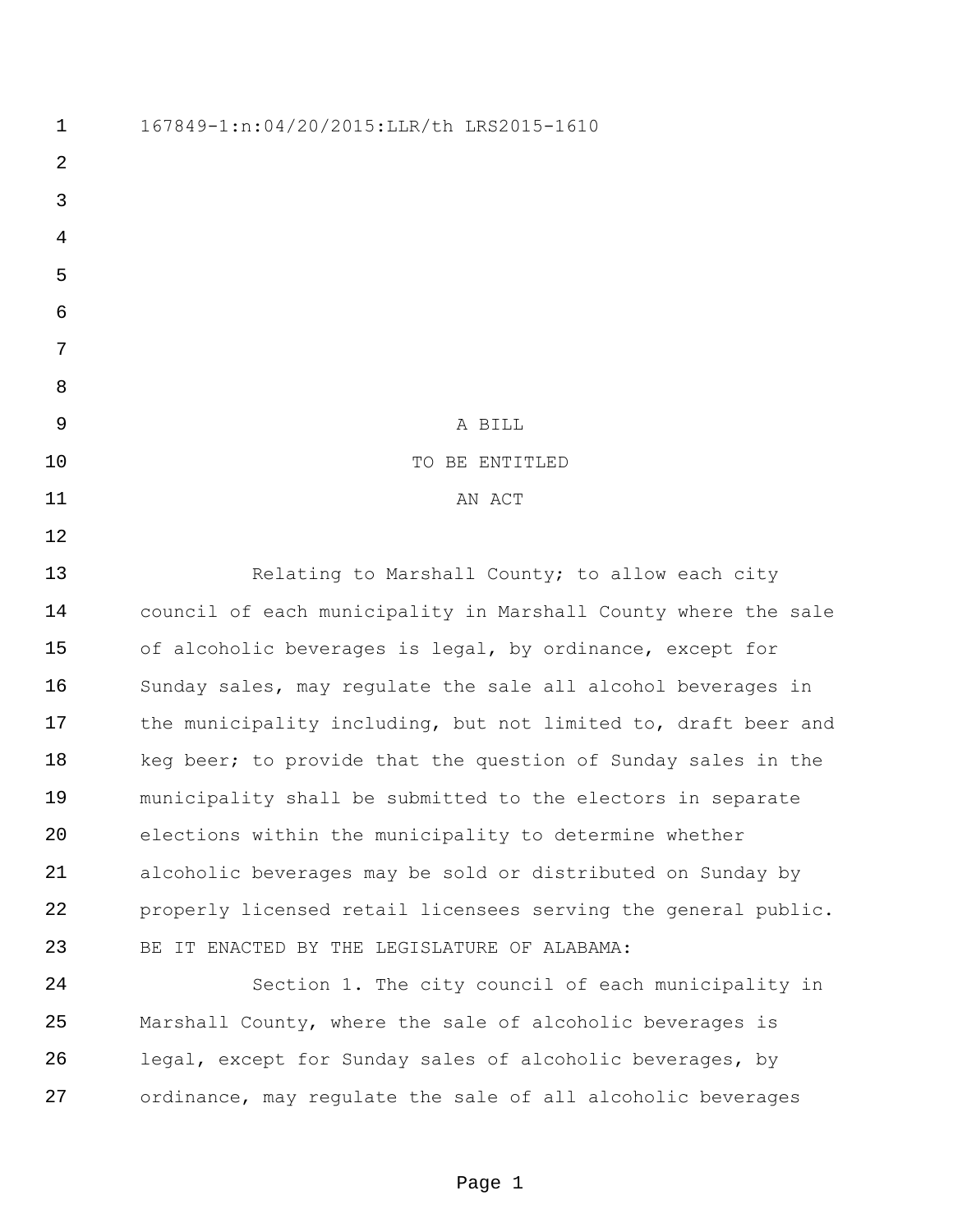1 including, but not limited to, draft beer and keg beer in any municipality within the county.

 Section 2. (a) The voters of any municipality within the county may authorize the sale of alcoholic beverages within the municipality on Sunday by an election pursuant to this act, in the following manner: The governing body of the municipality, by resolution, may call an election for the municipality to determine the sentiment of the voters of the municipality residing within the corporate limits as to whether alcoholic beverages may be legally sold or distributed on Sunday within the municipality.

 (b) On the ballot to be used for the election, the question shall be in the following form: "Do you favor the legal sale and distribution of alcoholic beverages within this municipality on Sundays as further provided for and regulated 16 by ordinance of the municipal governing body? Yes No ."

 (c) The first election and any subsequent elections shall be held and the officers appointed to hold the election in the manner provided by law for holding other municipal elections, and the returns thereof tabulated and results certified as provided by law for municipal elections. Any Sunday sales election shall be held as provided in this act as a special election or any subsequent municipal election not less than 30 days following the date of the resolution.

 (d) Notice of the election shall be given by the governing body of the municipality by publication or by posting the notice at the town or city hall apprising the

Page 2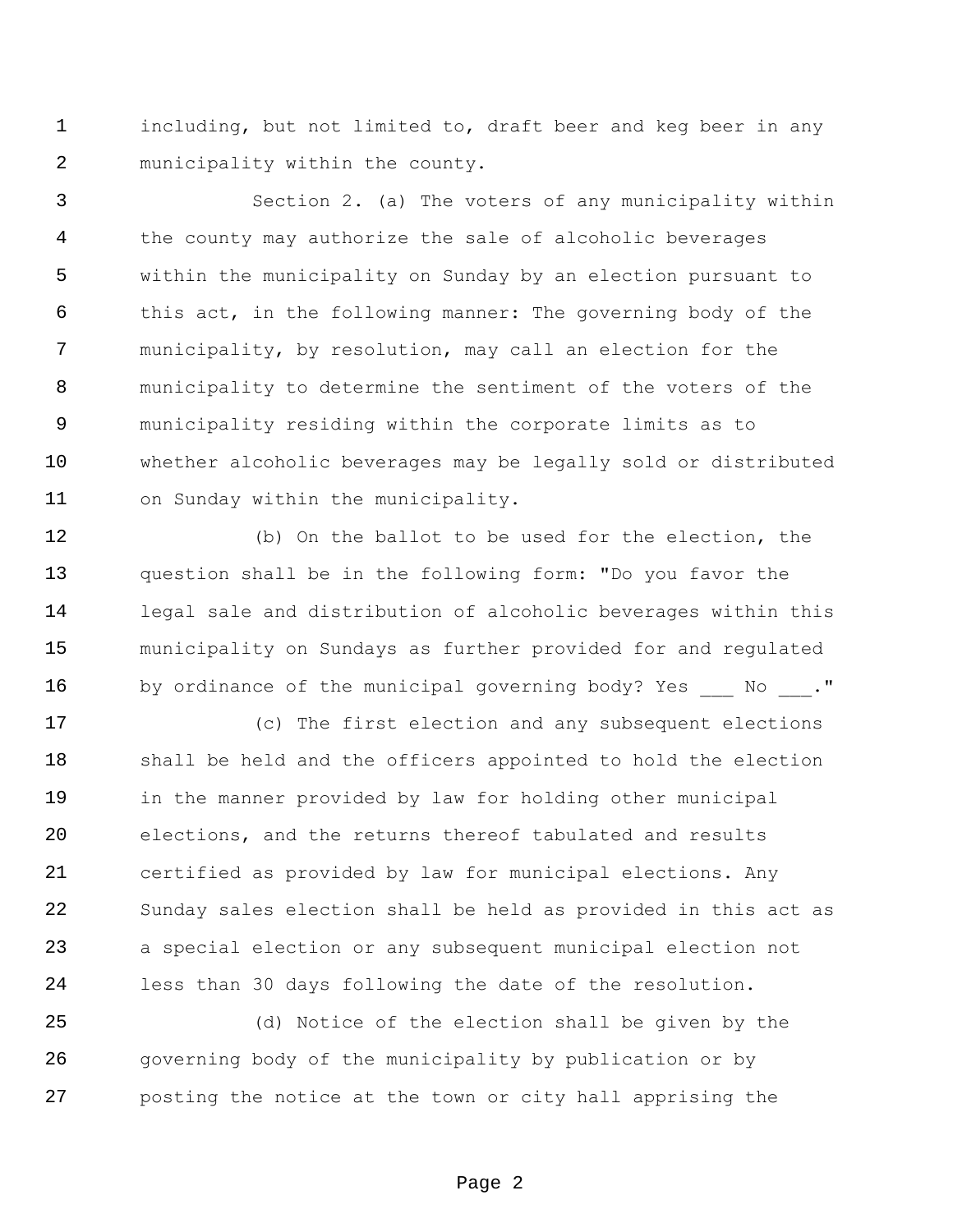voters of the municipality, at least three weeks before the date of the election, that an election shall be held to determine whether alcoholic beverages may be sold in the municipality on Sunday. The cost of the election shall be paid out of the general fund of the municipality.

 (e) Only qualified voters of the municipality may vote in the election. If a majority of the voters voting in 8 the municipal election vote "Yes," alcoholic beverages may be legally sold or dispensed within the corporate limits of the municipality on Sunday by licensees of the Alcoholic Beverage Control Board and the municipality serving the general public in accordance with applicable laws and regulations and as further provided for and regulated by ordinance of the municipal governing body. The municipality may enact, by ordinance, any policies it deems appropriate to regulate any aspect of Sunday alcoholic beverages sales within the municipality.

 (f) If a majority of the voters voting in the municipal election vote "No," alcoholic beverages may not be sold or dispensed in the municipality on Sunday after the hour of 2:00 A.M., except as otherwise authorized by law or by subsequent election which legalizes the sale and dispensing of alcoholic beverages on Sunday. A subsequent election shall not be held within 12 months following an election under this section.

 Section 3. The provisions of this act are cumulative and supplemental to the present power and authority of any